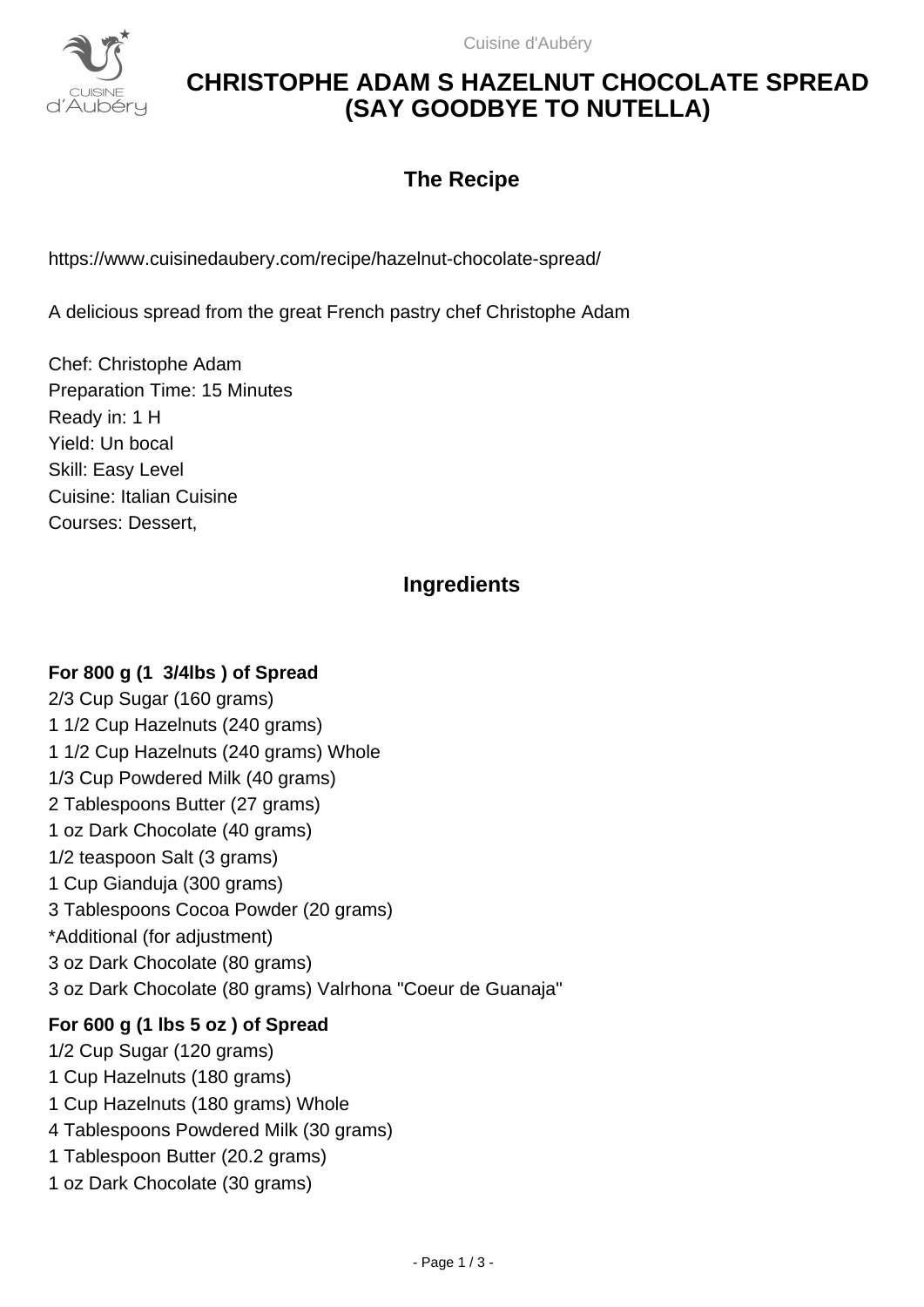

## **CHRISTOPHE ADAM S HAZELNUT CHOCOLATE SPREAD (SAY GOODBYE TO NUTELLA)**

1/2 teaspoon Salt (2.2 grams) 2/3 Cup Gianduja (225 grams) 2 Tablespoons Cocoa Powder (15 grams) \*Additional (for adjustment) 2 oz Dark Chocolate (60 grams) 2 oz Dark Chocolate (60 grams) Valrhona "Coeur de Guanaja"

### **For 400 g (1 lbs 14 oz ) of Spread**

1/3 Cup Sugar (80 grams) 2/3 Cup Hazelnuts (120 grams) 2/3 Cup Hazelnuts (120 grams) Whole 3 Tablespoons Powdered Milk (20 grams) 2 teaspoons Butter (13.5 grams) 0.7 oz Dark Chocolate (20 grams) 1/2 teaspoon Salt (1.5 grams) 1/2 Cup Gianduja (150 grams) 1 Tablespoon Cocoa Powder (10 grams) \*Additional (for adjustment) 1 oz Dark Chocolate (40 grams) 1 oz Dark Chocolate (40 grams) Valrhona "Coeur de Guanaja"

### **Steps**

#### **The Hazelnut Praliné**

- 1. Start by making a caramel with the Sugar (2/3 Cup or 160 g)
- 2. until it becomes amber
- 3. Add in the Hazelnuts (1 1/2 Cup or 240 g) into the caramel and cook briefly
- 4. Transfer onto a silicon mat
- 5. Once the caramel has cooled down and solidified, grind it in a powerful blender

#### **Rest of ingredients**

6. Then add into the Food Processor (with chopping blades) (sometimes called 'robot coupe'): the Powdered Milk (1/3 Cup or 40 g), the Butter (2 Tablespoons or 27 g), the Dark Chocolate ( 1 oz or 40 g), the Salt (1/2 teaspoon or 3 g), the Gianduja (1 Cup or 300 g), (see the recipe HERE), the Cocoa Powder (3 Tablespoons or 20 g)

7. Grind finely for about 5 minutes

#### **Adjusting...**

8. I have to add 3 oz or 80 g of melted Dark Chocolate to reach to right consistency, but the quantity will depend on the consistency you want to reach.